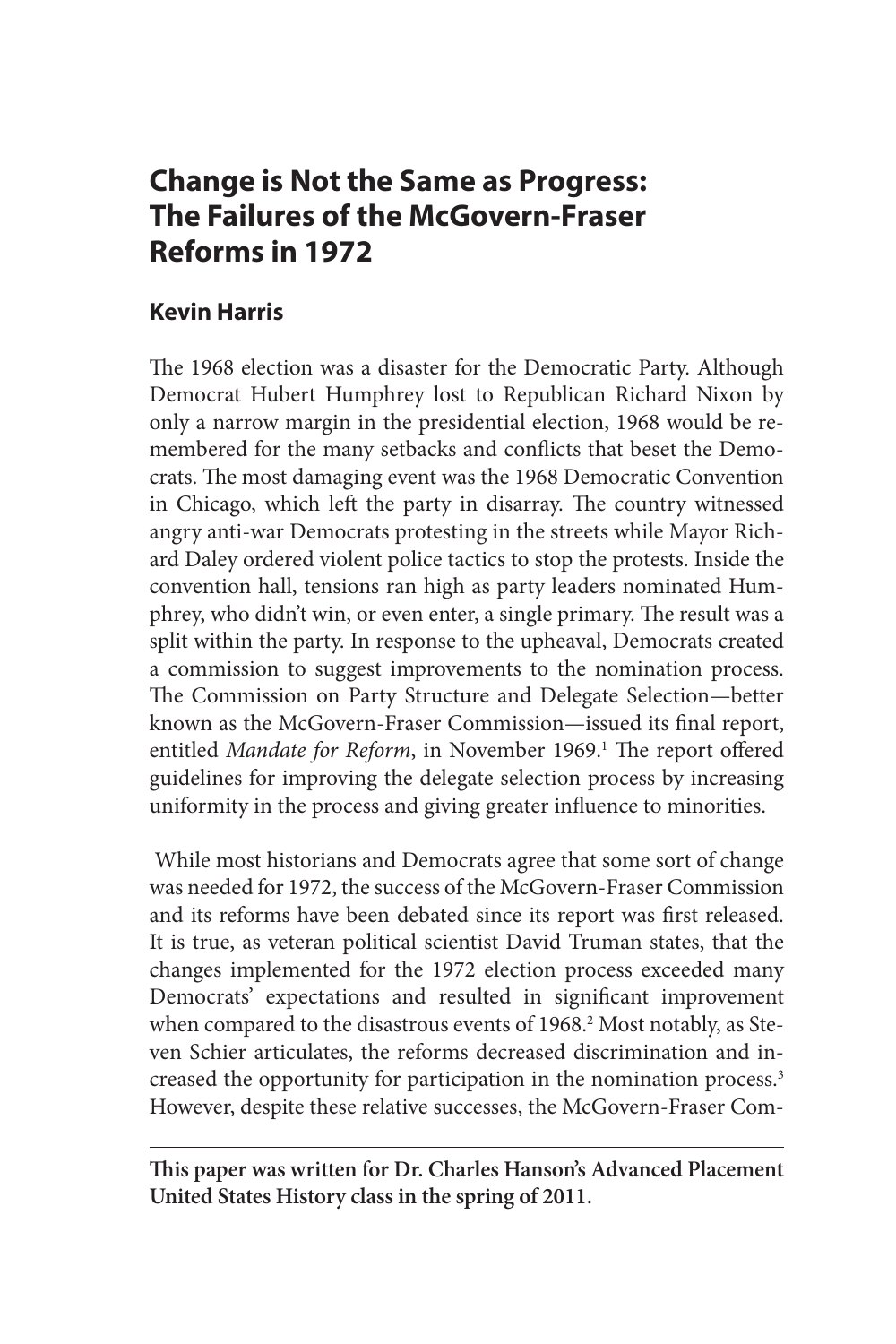mission was not nearly successful enough in its attempt to solve the problems of 1968 or improve the state of the Democratic Party. First, the reforms failed to improve representation of average voters and citizens. James Lengle and Byron Schafer contend the primary election methods varied too much and the final tallies did not always reflect voter opinions.4 And political scientist Jeane Kirkpatrick argues that the increase in minority delegates at the 1972 convention had little effect on representing minority concerns.<sup>5</sup> Secondly, the reforms failed to unite the Democratic Party. In 1972 there were still many divisions between factions, especially old party regulars and new delegates, according to John Soule and Wilma McGrath.6 Finally, some of the recommended reforms were too controversial and too underdeveloped. George McGovern and fellow reformers were forced to compromise at the 1972 convention and save many of their reforms for future conventions. And later reform commissions found it necessary to make significant improvements to the original McGovern-Fraser reforms.

# **Relative Success Through Broader Participation**

The reforms proposed by the McGovern-Fraser Commission were not a complete failure. Political scientists David B. Truman and Byron E. Shafer both separately refer to the changes as "revolutionary," while William Mayer calls them "an extraordinary success."7 Many political scientists and Democrats believe the rule changes played a crucial role in drastically improving the 1972 convention, relative to the 1968 convention. First, the reforms gave more common citizens an opportunity to participate and influence the presidential nomination, as the party became more anti-establishment. Secondly, the reforms successfully increased minority participation.

Throughout the twentieth century, party regulars were primarily responsible for selecting their party's presidential nominee. The McGovern-Fraser Commission changed that by giving rank-and-file citizens a greater voice in the nomination process. In *Mandate for Reform* the commission members outlawed the unit rule,<sup>8</sup> forbade proxy voting, discouraged the influence of favorite sons, eliminated fees, and forced states to choose their delegates within the calendar year of the national convention.9 Potential delegates now had to compete and lobby for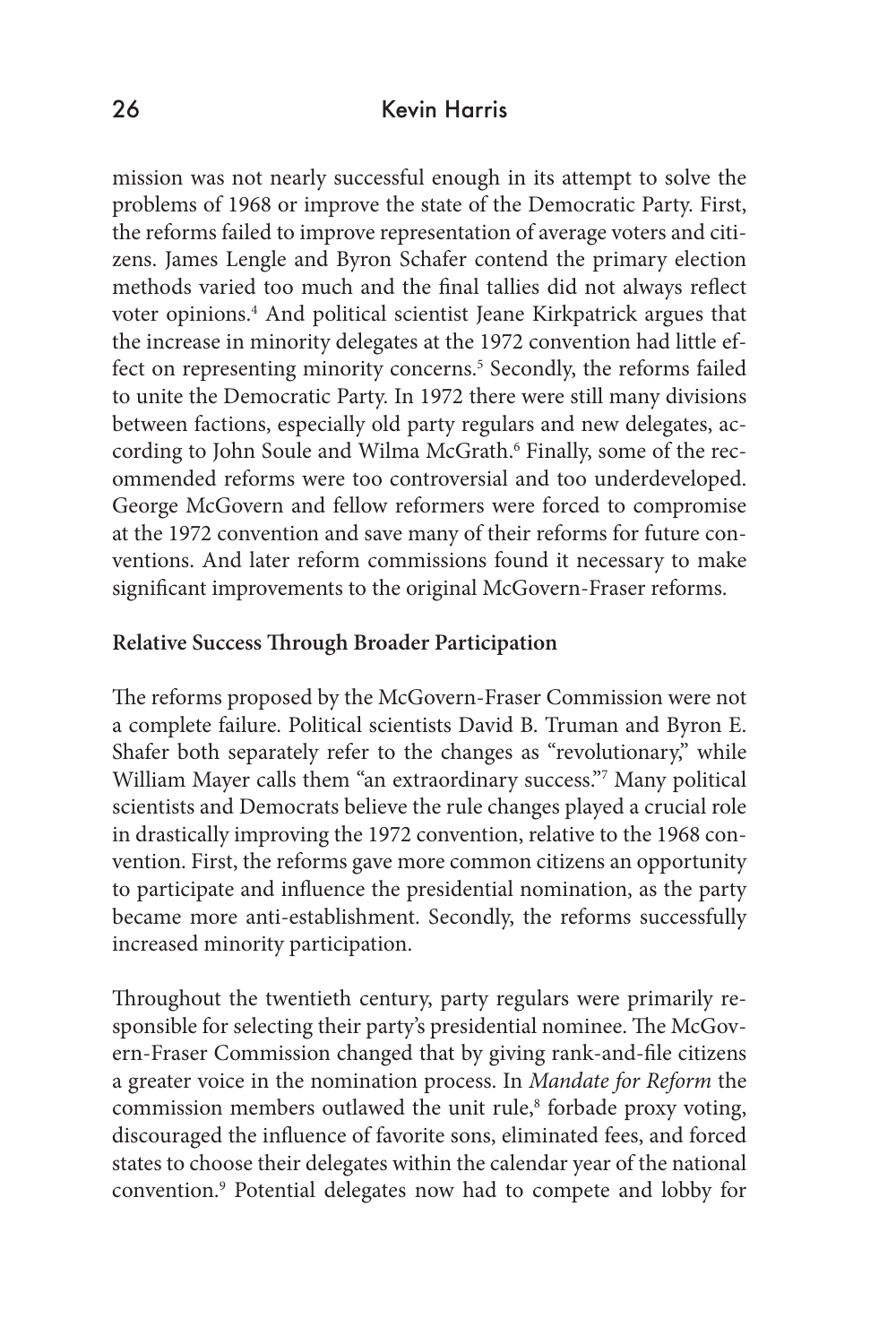support from Democratic voters and activists. According to Truman, these new rules succeeded because state party leaders did not resist the commission or its changes.<sup>10</sup> Instead, they reluctantly accepted their diminished power by "bowing out of the presidential nominating game" and accepting the larger number of nomination primaries.<sup>11</sup> Only 49 percent of delegates were selected by primaries in 1968, but after the McGovern-Fraser reforms 66 percent of the 1972 delegates were chosen through a primary process, indicating the commission's changes were successful in opening up the party to broader participation.<sup>12</sup> The restructured primaries put the focus and emphasis on Democratic voters rather than on party leaders. McGovern himself described these primaries as "the most open political process in our national history," because the reforms "let the people in."13 As a result, more unknown delegates were sent to the July convention in Miami. Approximately 90 percent of the New York delegation consisted of people who were essentially unknown in the world of politics.<sup>14</sup> Within the entire convention about two-thirds of the delegates had never been elected to any sort of public office and therefore were considered ordinary people.<sup>15</sup> These statistics demonstrate that the McGovern-Fraser Commission was successful in producing more opportunities for all Democrats to participate in the process.

The Democratic reforms also made substantial progress in increasing the number of minority delegates, and thereby decreasing discrimination within the party. In 1968, women comprised only 13 percent of the convention and blacks 5.5 percent. The reforms implemented during the following four years increased those numbers to 38 percent and 15 percent, respectively. In addition, in 1968 only 11 percent of the delegates were under the age of 30, as opposed to 27 percent in 1972.<sup>16</sup> But it wasn't just numbers that evidenced greater participation by minorities. At the convention women made their voices heard by playing an active role. They supported an abortion rights proposal, they passed a plank supporting women's rights, and some held important leadership roles, such as floor manager.<sup>17</sup> The McGovern-Fraser Commission was successful in opening up the political process to women, blacks, and the young. Its reforms allowed for "inclusion in the democratic process."18 This increase in minority delegates better reflected the national population. A *New York Times* article written on July 12, 1972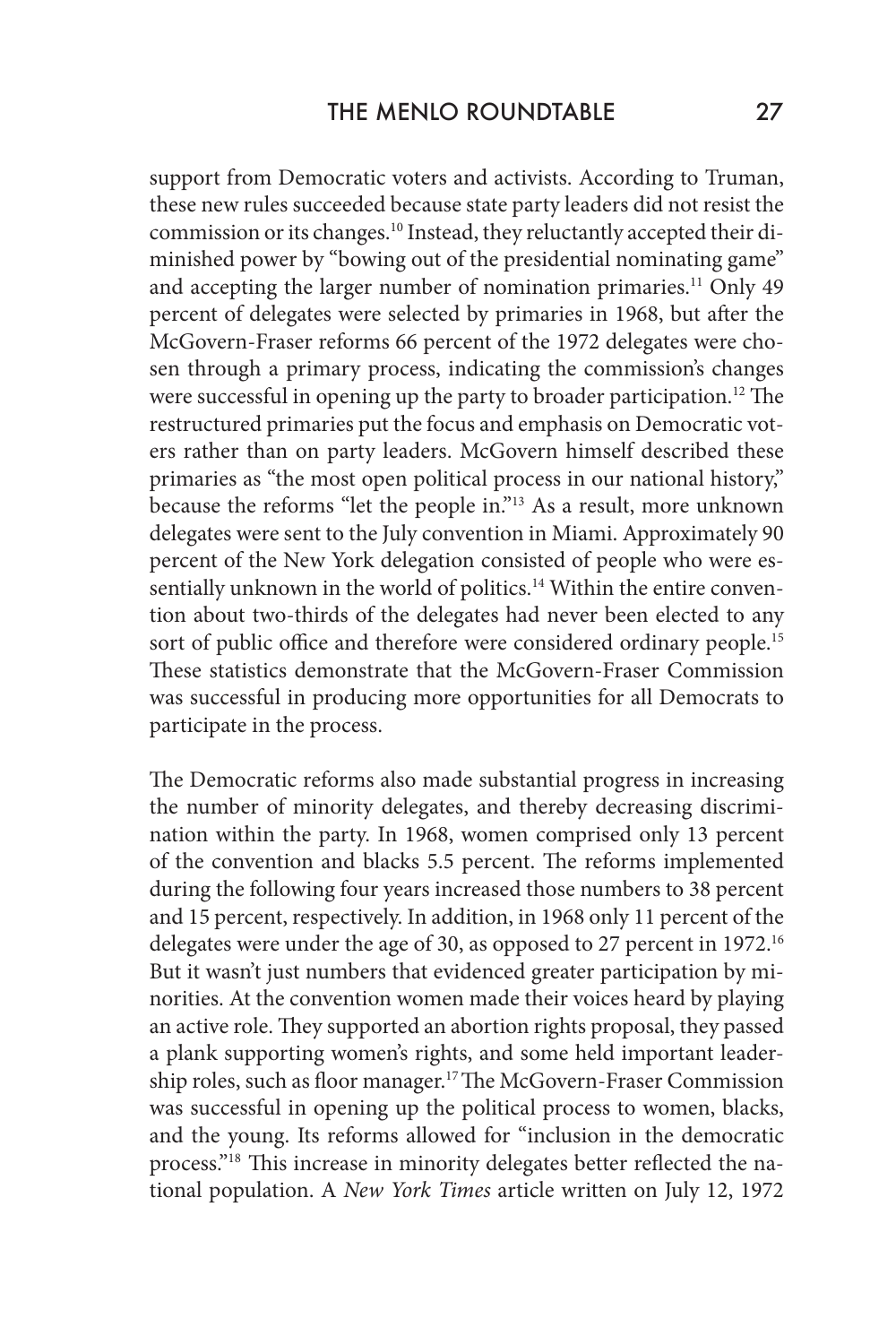confirmed this. It stated, "'The convention floor is going to look like the country, or almost like the country, for the very first time,' [said female delegate Gloria Steinem] and she has been proven right."19 Despite initial skepticism from state leaders, the rule changes successfully gave common citizens, who had never before felt heard, a unique opportunity to directly participate in the nomination process. Will D. Davis of Texas, a one-time skeptic who was also in charge of organizing his state's delegates, conceded in June of 1972 that the reforms were a vast improvement from the old ways and that they did in fact work.<sup>20</sup> Shafer agrees to an extent, as he states that the wide encompassing reforms were "successful," despite being "notably incomplete."<sup>21</sup> The chairman of the Democratic Party in New York, Joseph F. Crangle, also summed it up well when he told the *New York Times*, "The McGovern reforms 'are in the long run very healthy for the party.'"22

#### **Not Representative**

The key words in that last sentence are "in the long run," because despite the advances in broader participation, the 1972 convention did not represent the opinions of common voters significantly better. Political scientist Kirkpatrick emphasizes the difference between participation and representation, and acknowledges that the McGovern-Fraser Commission only set out to increase participation.<sup>23</sup> While the new rules increased participation, they did not increase representation, in part because the changes were limited to benefit only a select, limited group of minorities. And the minority individuals that did go to the convention for the first time in 1972 did not always represent their demographic. The 1972 convention also failed to represent voters properly because there were various types of primaries, which produced inconsistent results that didn't always reflect the wishes of the voters.

There was still not complete representation at the 1972 convention because the reforms focused too heavily on increasing a select group of minorities. In *Mandate For Reform*, the McGovern-Fraser Commission called for minority delegates "'in reasonable relationship to the group's presence in the population of the state.'"24 However, at the 1972 convention the number of women, black, and young delegates did not match their respective populations. While there were a large number of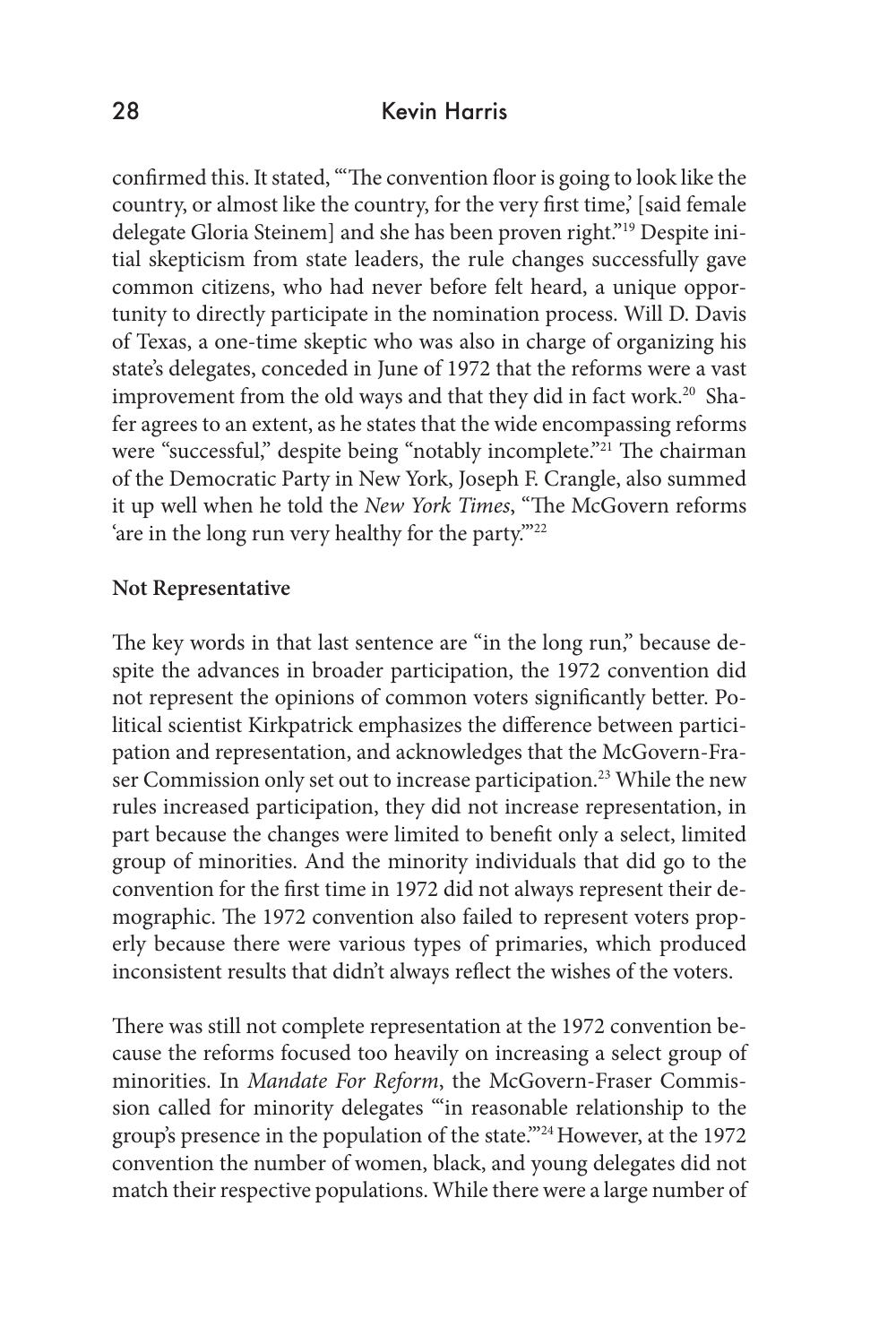black and young delegates, there were still significantly fewer women.25 These results are proof that the states had failed to fully comply with the guidelines in *Mandate for Reform*. In addition, the commission's reforms were not successful because they only mentioned women, blacks and the young when referring to minorities. Why did the Mc-Govern-Fraser Commission only feel it was important to give women, blacks, and younger voters more representation? If the young got more delegates, why didn't the old? Or why not include all minorities? The reforms also failed to produce an increase in delegates from a variety of socioeconomic groups. For example, only 27 percent of the total Democratic delegation made less than \$10,000 a year, while about 33 percent were classified as wealthy, making over \$25,000 a year.<sup>26</sup> These numbers were not in reasonable relationship to the country's population, because the 1970 census estimated that 70 percent of the country made less than \$10,000 a year.<sup>27</sup> If the McGovern-Fraser Commission had truly wanted to reflect the makeup of the country on the convention floor, 70 percent of the delegates should have had an income of less than \$10,000. Based on these statistics we reach the conclusion that the poor were not adequately represented at the 1972 convention. Similarly, while only 11 percent of the country had a college degree in 1970, 52 percent of the 1972 Democratic delegates had a college degree.<sup>28</sup> Some may argue that having more educated representatives is beneficial; however, this disproportionate number of the well educated did not represent the country. It seems the McGovern-Fraser Commission only partially followed through with its goal, as it selectively chose who it felt was worthy of more delegates.<sup>29</sup> And in fact some of the groups it chose did not take full advantage of their opportunity. Ken Bode, the McGovern-Fraser Commission's former research director, observed that people under 30 were not very involved throughout the process and blacks were hesitant to spend money or resources in order to elect possible delegates. The commission should have found a way to get the younger voters more interested, and they should have allocated funds for the lower-income delegates. If the commission truly wanted to give everyone in the country a greater voice at the convention, it should have called for more participation from all types of minorities. Instead it was left with "a hodgepodge of representative inconsistencies."30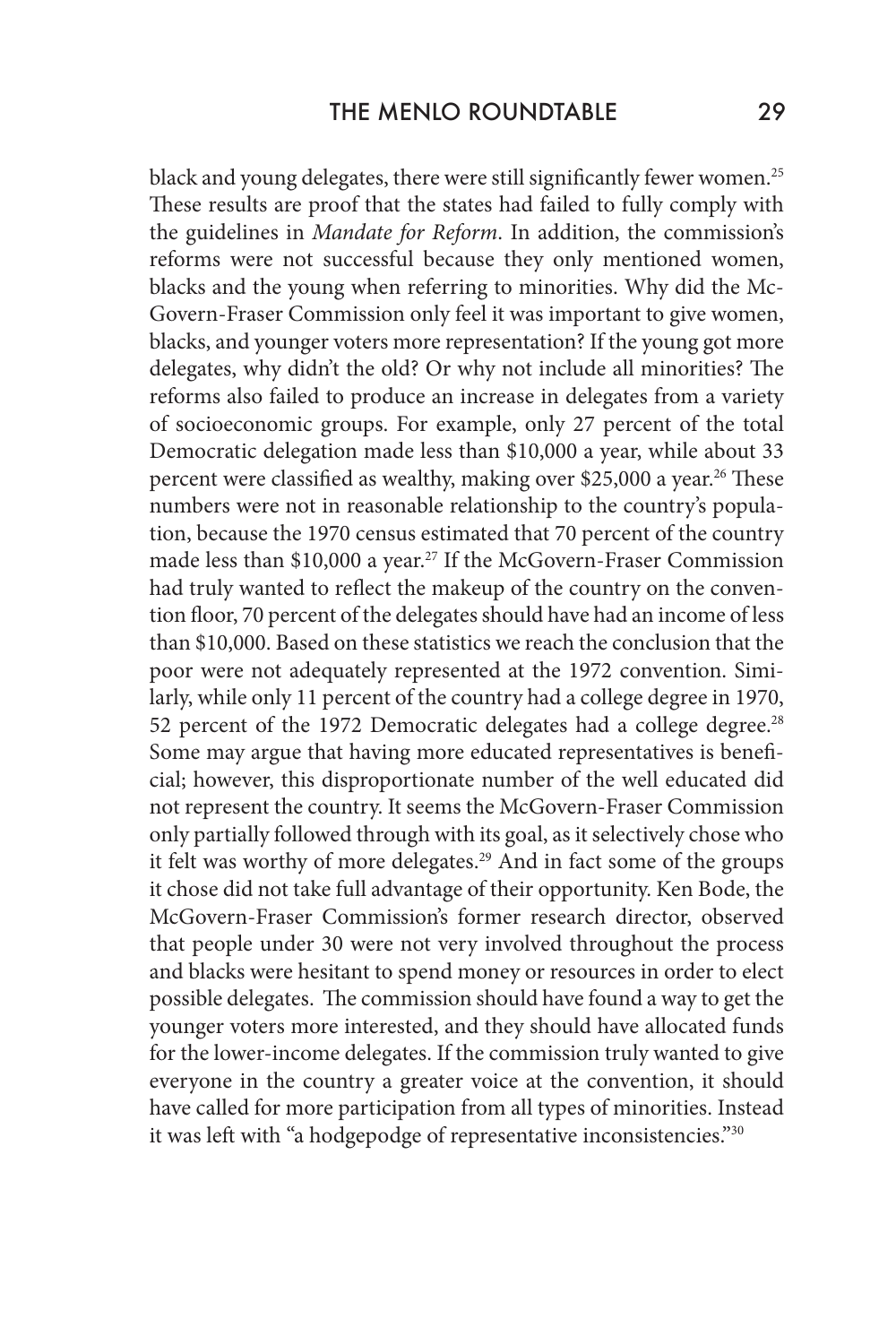The minority individuals that did come to the 1972 convention failed to significantly represent their respective groups. Aside from their diverse appearance, the individuals were very similar to the less diverse delegates of past conventions. Kirkpatrick believes that the McGovern-Fraser Commission only focused on further representing people interested in politics who had strong opinions, not common, rankand-file voters.31 A *New York Times* article from July of 1972 seemed to agree, as it noted that the fresh group of delegates that was supposedly full of ordinary citizens was still very political.32 Many of the new minority delegates held the same political views as the white men backing McGovern. Some minorities even voted against policies supported by their own minority groups in favor of policies that reflected their personal political views. This was demonstrated when a number of female McGovern delegates voted "against the Women's Caucus challenge to the seating of South Carolina, and against a more liberal abortion plank."33 It seems as though the McGovern-Fraser Commission incorrectly believed that only women could represent women and only blacks could represent blacks. But as Walter Goodman said in a September 1972 *New York Times* article, "personal qualities are not of overriding significance. […] [T]he principle of representation by age, sex and complexion is a peculiar cause for liberal reform."34 Just because someone is a member of a minority group doesn't mean that he or she will promote the interests of their respective minority group. The McGovern-Fraser Commission didn't realize this going in and as a result failed to represent minorities in the way it had intended.

The McGovern-Fraser Commission also did not accomplish its goal of more accurately representing the voters, because there were so many different primary methods used. These varying methods were inconsistent and led to possible misleading results. Lengle and Shafer argue that the primary election rules played too large a role in 1972 because they were at times just as influential in determining the nominee as the voters themselves.35 In order to comply with the new rules, states chose one of three basic methods to determine which candidate(s) their delegates would vote for: winner-take-all, proportional, and districted. While no specific method necessarily favored a certain candidate, each type led to different results. For example, in Pennsylvania, which used districting rules, Hubert Humphrey won with 93 delegates, while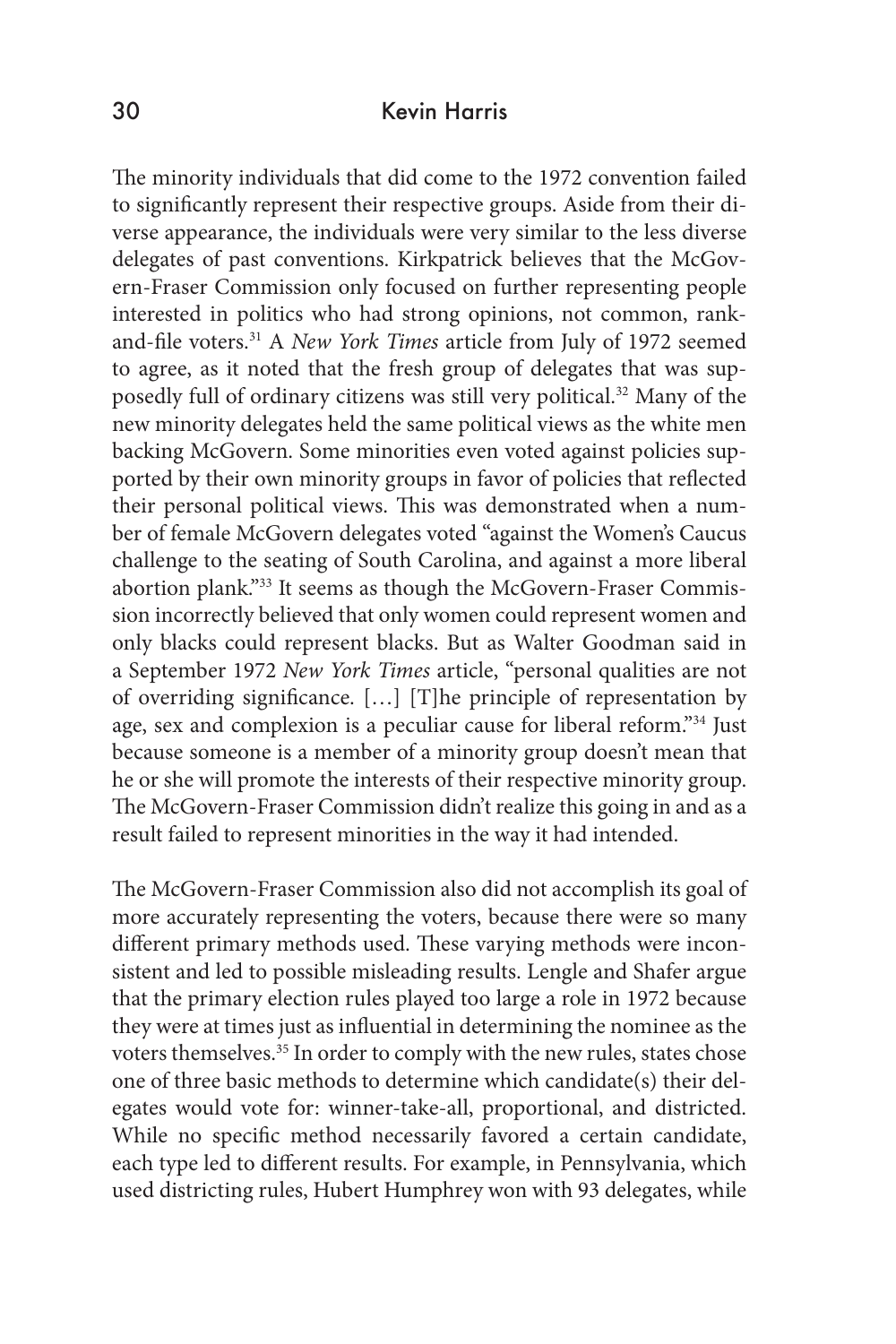George Wallace came in fourth with 16 delegates. However, had it been a winner-take-all format Humphrey would have received nearly twice as many delegates. Or had it been a proportional system, Humphrey would only have received 66 delegates and Wallace would have moved up to second place with 40 delegates.<sup>36</sup> Because of these mixed results, it's hard to tell who the people of Pennsylvania really wanted to be the Democratic nominee. The McGovern-Fraser Commission did not adequately repair the primary election system and ignored the opportunity to adopt a clear, more universal method. It was so focused on increasing participation among ordinary people that it did not consider the logistics of the new system and thus failed to improve representation of voters.

#### **An Unsolved Problem: More Divisions Within the Party**

At the 1972 National Democratic Convention, the party was still divided just as it had been at the 1968 convention. The McGovern-Fraser reforms failed to bring fellow Democrats closer together. The convention witnessed power struggles between the new generation of delegates and old party leaders. "McGovern left the 1972 convention with a divided party," that consisted of "two coalitions."37 It seems the old party structure, with thoughtful party leaders, was more effective in uniting the party than the new arrangement. McGovern's deputy campaign manager, Rick G. Stearns, supported this theory when he stated, after 1972, that the two opposing groups and their disagreements were beginning to threaten the Democrats' very existence.<sup>38</sup>

Many Democratic leaders and party bosses were not pleased with the new party rules and the result was conflict that left the Democrats divided rather than united. In essence, while trying to improve party unity, the commission actually created more division. A large percentage of party leaders were upset that their delegate positions were slowly being taken away from them in favor of less informed common citizens. The Democratic National Committee Chair, Jean Miles Westwood, noted in her autobiography that there were many "power struggles" between supporters of the old ways and the new ways during 1972.39 The party regulars were offended that after years of hard work and dedication their own party was trying to kick them out. One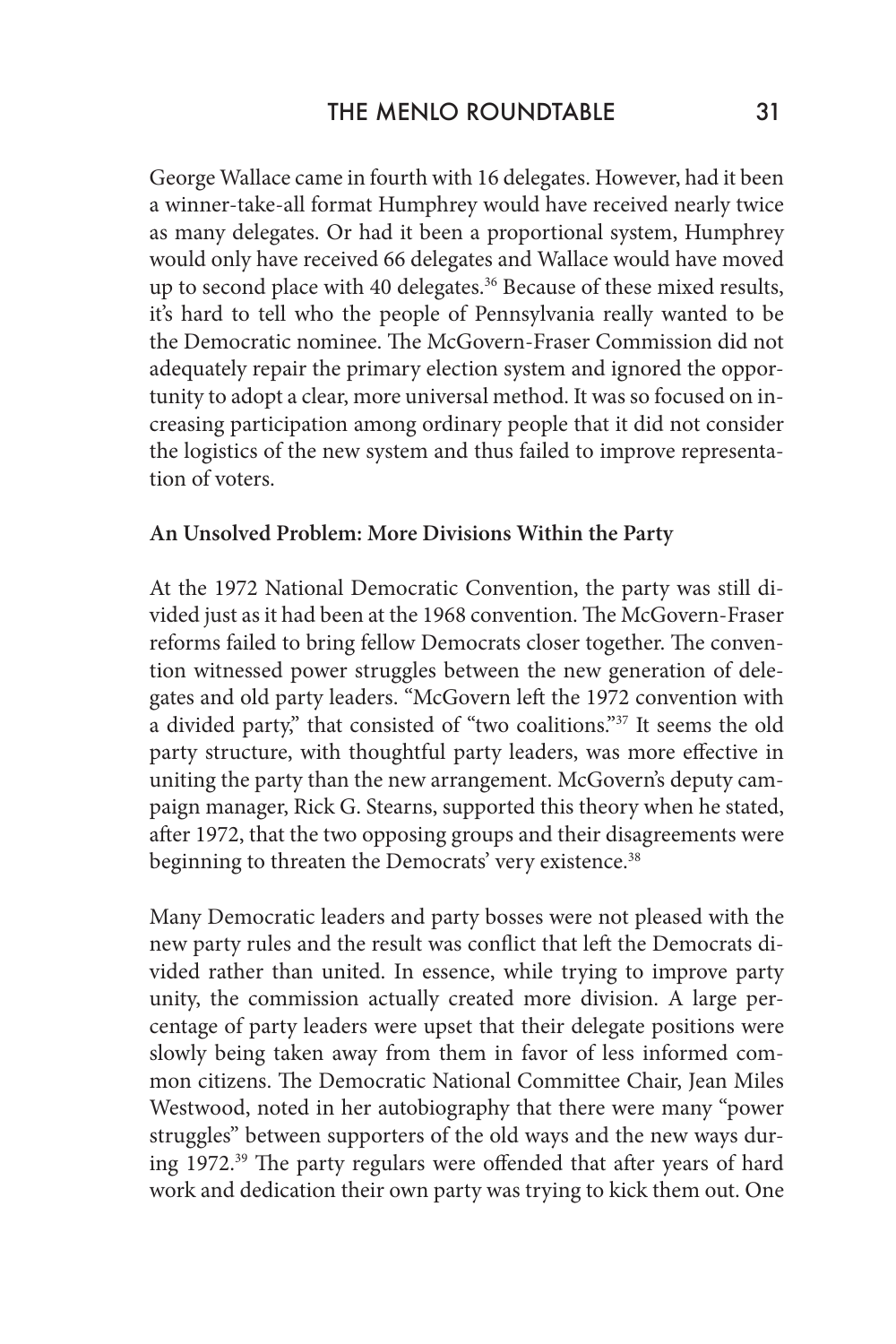manifestation of these frustrations is the decrease in their campaign donations. This can be explained by the change in policy that meant that donors were no longer guaranteed a delegate position in return for their financial support.<sup>40</sup> The unhappy party leaders also displayed their frustrations by opposing many of the policies supported by McGovern and the reformers. Members of the party establishment protested the reform charter that would have shifted power and reorganized the party's structure. To avoid a further split within the party, McGovern agreed to delay a portion of the reforms.<sup>41</sup> But this compromise then divided Democrats even further with some reform advocates disagreeing with McGovern. The New York delegation refused to compromise and walked out of the convention hall in protest.42 This disagreement among fellow reformers underscores how tensions among Democrats in 1972 were widespread and enormous. It also further illustrates how the McGovern-Fraser Commission was ineffective in its attempt to unify the party.

Perhaps party unity would have been easier to attain if the reforms had not placed quite so much power in the hands of amateur politicians. Inexperienced delegates made up 51 percent of the 1972 Democratic delegation. Soule and McGrath believe that with more party leaders the Democrats would have been able to make smart, strategic choices to unite the party. Throughout history experienced delegates have avoided embracing controversial policies in public in an effort not to offend any voters that could turn out to be important in the general election. On the other hand, political amateurs tend to passionately voice their opinions on policies and take a strong stand regardless of controversy. In addition, new rank-and-file delegates are often more interested in winning the battle for their specific policies than in considering compromise for the good of the entire party. But experienced party leaders tend to look at the big picture and do what's best for the whole party—they have better judgment. Not only are they more willing to compromise, but they are also more focused on a party victory in November. And due to their experience and knowledge, they tend to be better at determining which candidate has the best chance at winning the general election.<sup>43</sup> The new delegates in 1972 lacked this experience and often discovered they were in over their heads due to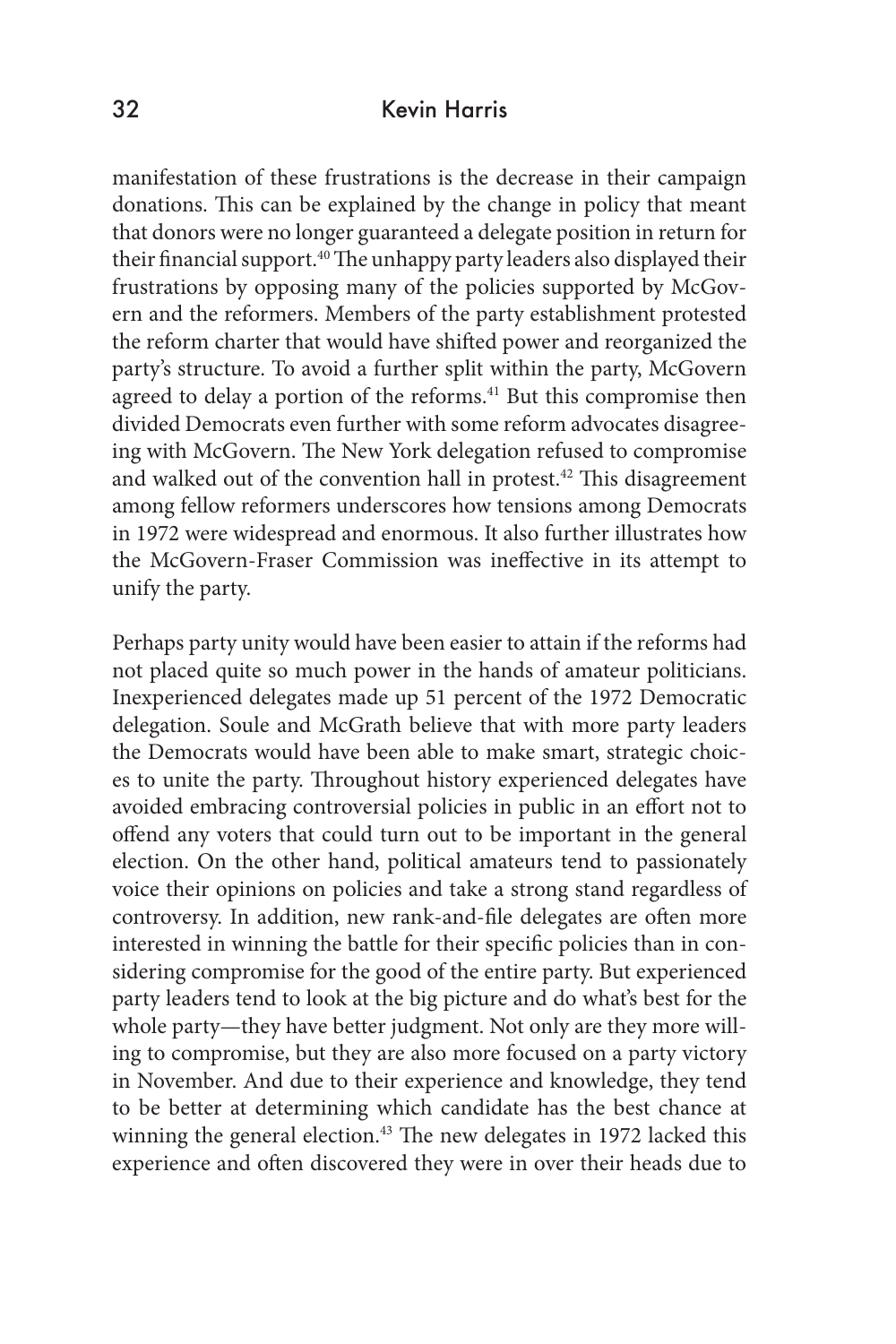the complexities of the system.<sup>44</sup> Dennis Sullivan and his co-authors agree with this logic and concur that a considerable amount of political experience at the convention is necessary in order to be successful as a party.45 Based on this reasoning, the McGovern-Fraser Commission should not have required such a drastic rise in the number of amateur delegates (women, youth, and other minorities). In hindsight, the commission should have kept more of the experienced party leaders on the convention floor. Unfortunately, it chose to favor the amateurs and as a result its actions were too radical and hurt Democratic unity efforts rather than improving them.

In 1968, the Democrats lost the general election largely due to divisions within the party. Many angry, frustrated Democrats refused to vote for Humphrey due to his controversial nomination and his Vietnam policies. Unfortunately the McGovern-Fraser Commission was not capable of solving these internal conflicts because 1972 had just as much division. Aides to candidate Hubert Humphrey labeled the McGovern-Fraser Commission "a disaster," and argued the party had become even more divided instead of healed.<sup>46</sup> This lack of unity and progress was clearly evident in the 1972 presidential election when one-third of Democratic voters chose to abandon their party's nominee, McGovern, and vote for Republican Richard Nixon.<sup>47</sup> In an analysis of this data, George H. Gallup pointed out that this was the largest defection rate in the history of the Democratic Party. So while only 67 percent of registered Democrats voted for McGovern, 95 percent of Republicans stuck with their party and voted for Nixon.<sup>48</sup> Many party regulars even chose to stay home from the polls in an effort to protest McGovern and his reforms.<sup>49</sup> Clearly, the Democratic Party was still significantly divided and unorganized in November of 1972. The effect was another loss in the November election and four more years of a Republican president. This was a strong signal that the commission's reforms aimed at unifying the party hadn't worked.

#### **Not Done Yet: Reforming the Reforms**

Another sign that the McGovern-Fraser Commission was clearly not successful in accomplishing its intentions was the fact that it failed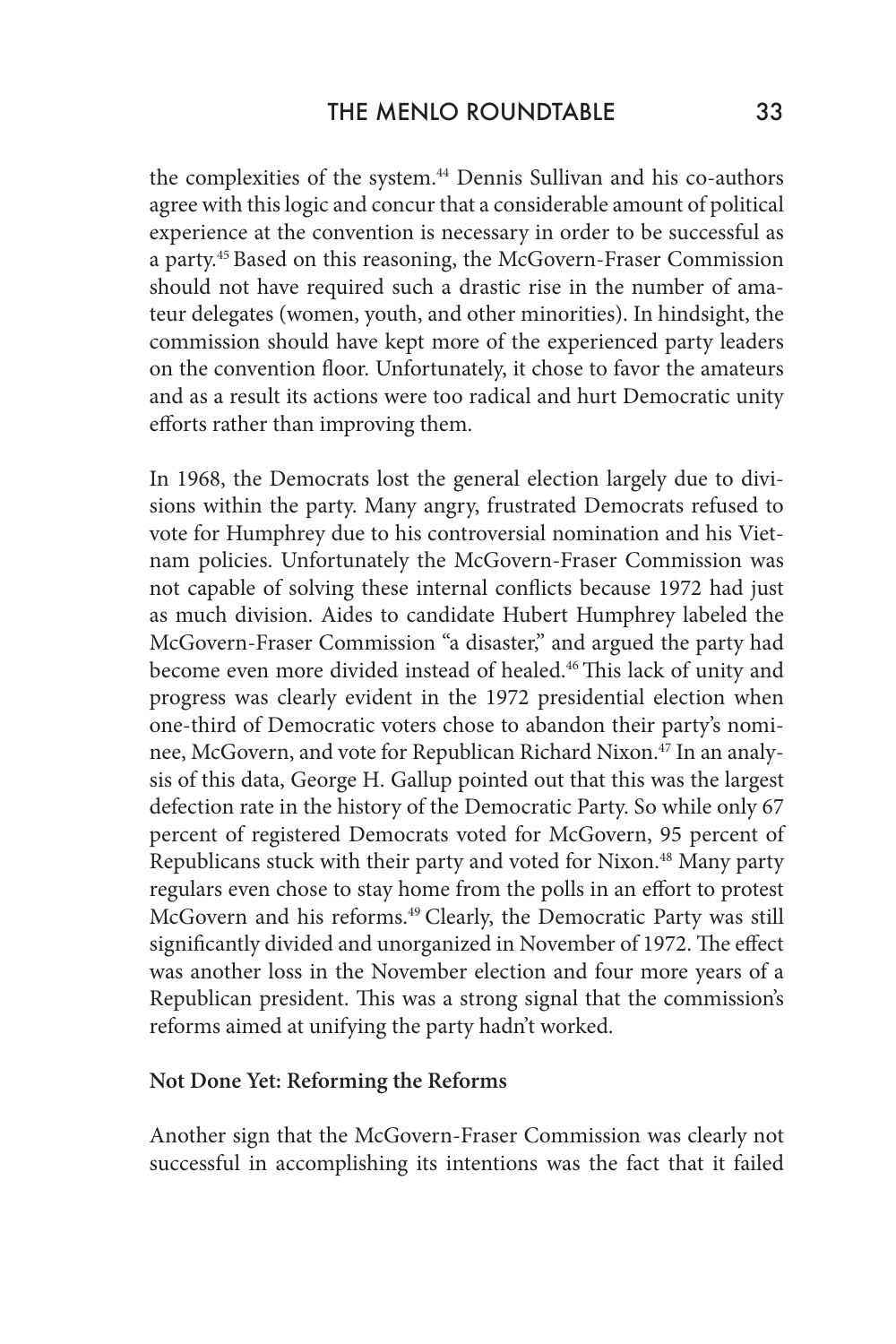to get all of its reforms approved in 1972, and multiple new commissions were established after the 1972 election to improve and refine the Democratic Party reform policies.

At the 1972 Democratic National Convention, reform leaders were forced to compromise with opponents in order to make the changes more popular. Because of this compromise, not all of the initial reforms were passed or implemented during the 1972 election season. As a New York Times article described, approval of reforms to determine the future structure and position of the party was dropped by McGovern and delayed two years.50 The main problem was that the reforms—specifically the minority quotas—were too controversial. While many states did comply with the new reforms, some took short cuts and didn't do a thorough job in implementing the changes.<sup>51</sup> For these reasons, the McGovern-Fraser Commission came up short and didn't accomplish its preliminary goals. Moreover, by making modifications and then by compromising, the advocates for party reform were essentially admitting the current version of the reforms were not ideal and needed to be re-examined. Even McGovern himself admitted this, conceding the reforms "had bucked party orthodoxy and pragmatism excessively."52

The compromise made at the convention created a separate commission to continue work on reforming the party. This commission was called the Democratic Party Commission on New Delegate Selection and Party Structure, but was informally called the Mikulski Commission.53 It created new rules of its own, as well as made changes to improve the McGovern-Fraser reforms. This indicates that Chairwoman Barbara Mikulski and other party representatives did not feel the McGovern-Fraser Commission had been entirely successful. The Mikulski Commission replaced the extremely controversial McGovern-Fraser minority quotas by implementing an Affirmative Action policy for future party conventions. This new policy encouraged more representation for minority groups, but did not require it or set any specific targets. As a result, the commission subtly allowed some of the excluded party leaders to come back and play an active role. Furthermore, the Mikulski Commission took specific steps to indirectly unite the national party by calling for Mid-Term Conferences to bring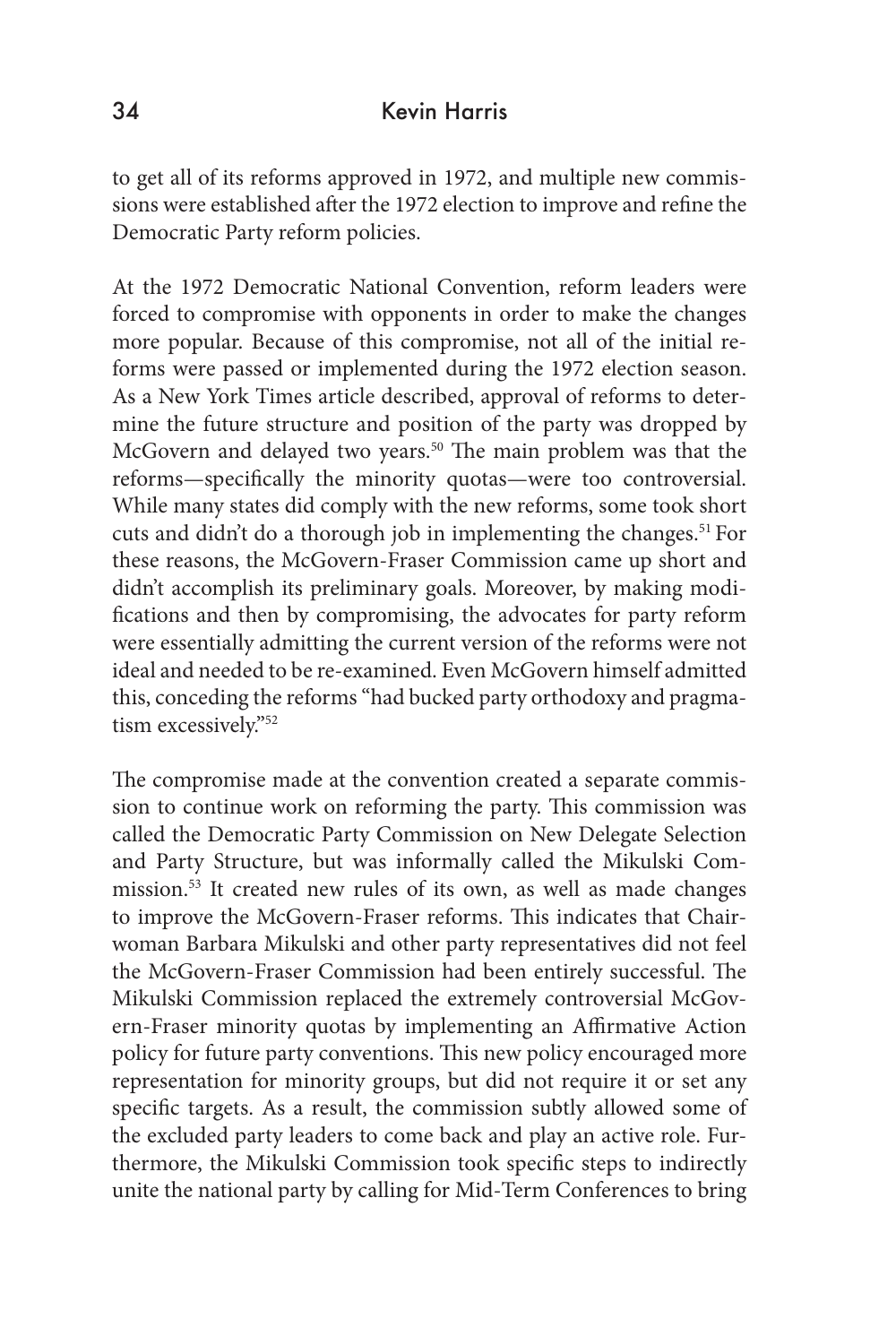delegates together on yet another occasion to discuss national party policies. It also created the Judicial Council, which was charged with settling intra-party conflicts before they spread. Finally, organization at the regional levels was improved, and two other councils were created to help Democrats throughout the country with their campaign efforts.54 Each of these steps helped push Democrats closer to becoming a more cohesive group. The Mikulski Commission measures were all new ideas that the McGovern-Fraser Commission had failed to consider. The Mikulski Commission took these actions because it identified lack of party unity as a serious, continuous problem—a clear sign that the earlier McGovern-Fraser reforms had failed. The Mikulski Commission also attempted to repair problems within the primary process to better represent voters. It forbade Winner-Take-All primaries, thereby limiting the chance for inconsistent and vague results, as well as giving all people within each state a greater voice.<sup>55</sup> In addition, it made caucus selection rules significantly more complex and confusing, in an effort to promote more primaries.<sup>56</sup> The McGovern-Fraser Commission was unsuccessful in improving voter representation because its reforms were vague, limited, and uncreative. The fact that all of these additional reforms were deemed necessary by the Mikulski Commission makes it clear that the McGovern-Fraser Commission failed to adequately impose all the necessary reforms for improvement and success.

#### **Losers in 1972, But Ultimately Successful**

The most significant failure of the 1972 Democratic reforms is the loss by George McGovern in the general election. The reforms had partly been created to improve the state of the Democratic Party after its loss in the 1968 presidential election. But the reforms failed to produce a victory in November 1972, and the Democrats actually lost by a much larger margin. In fact, the Democrats lost four out of the first five presidential elections under the new rules.<sup>57</sup> Journalist Max Frankel summarized the effects of the reforms, stating the goals of the McGovern-Fraser Commission were "only partly achieved."58 Through my research and analysis I have learned that "for every remedy there is probably an ill."<sup>59</sup> That said, while the McGovern-Fraser reforms were not successful in solving many previous problems or reuniting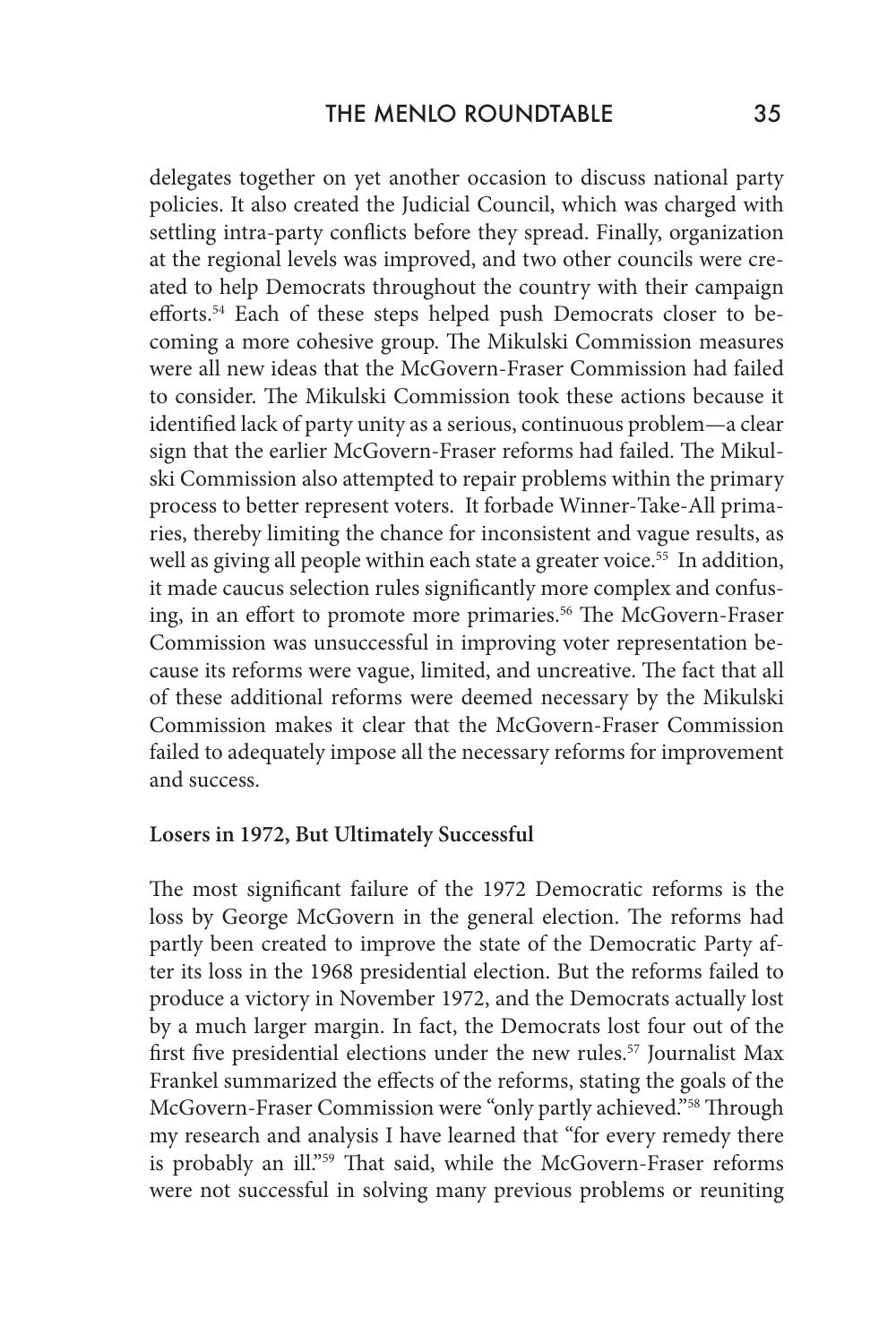the party in 1972, the commission did have a significant impact ultimately. The McGovern-Fraser Commission was one of the first organized groups to investigate and propose noteworthy reforms for the Democratic Party. These reforms would turn out to be the basis for future reforms that were successful in positively affecting the party.<sup>60</sup> The McGovern-Fraser Commission is responsible for many of the rules and procedures that the Democratic Party and the Republican Party use today. For example, President Bill Clinton's campaign was a strong beneficiary of the work done by McGovern and his committee.61 Therefore, I have learned that while proximate effects of change are not always successful, we must be patient and eventually consider the significance of the ultimate effects.  $\bullet$ 

#### **Notes**

1. Senator Fred Harris, the Chairman of the DNC, appointed Senator George McGovern as the chairman of the new Democratic reform committee. Senator Donald M. Fraser took over for McGovern in 1971 when McGovern resigned to run for president. The rest of the committee was also picked by Harris and consisted of various Democratic politicians, strategists, advisors, donors, and important constituencies, such as multiple unions.

2. David B. Truman, "Party Reform, Party Atrophy, and Constitutional Change: Some Reflections," *Political Science Quarterly*, vol. 99, no. 4 (Winter 1984-1985).

3. Steven E. Schier, "New Rules, New Games: National Party Guidelines and Democratic National Convention Delegate Selection in Iowa and Wisconsin, 1968-1976," *Publius*, vol. 10, no. 3 (Summer 1980).

4. James I. Lengle and Byron E. Shafer, "Primary Rules, Political Power, and Social Change." T*he American Political Science Review*, vol. 70, no. 1 (March 1976).

5. Jeane J. Kirkpatrick, "Representation in the American National Conventions: The Case of 1972," *British Journal of Political Science*, vol. 5, no. 3 (July, 1975).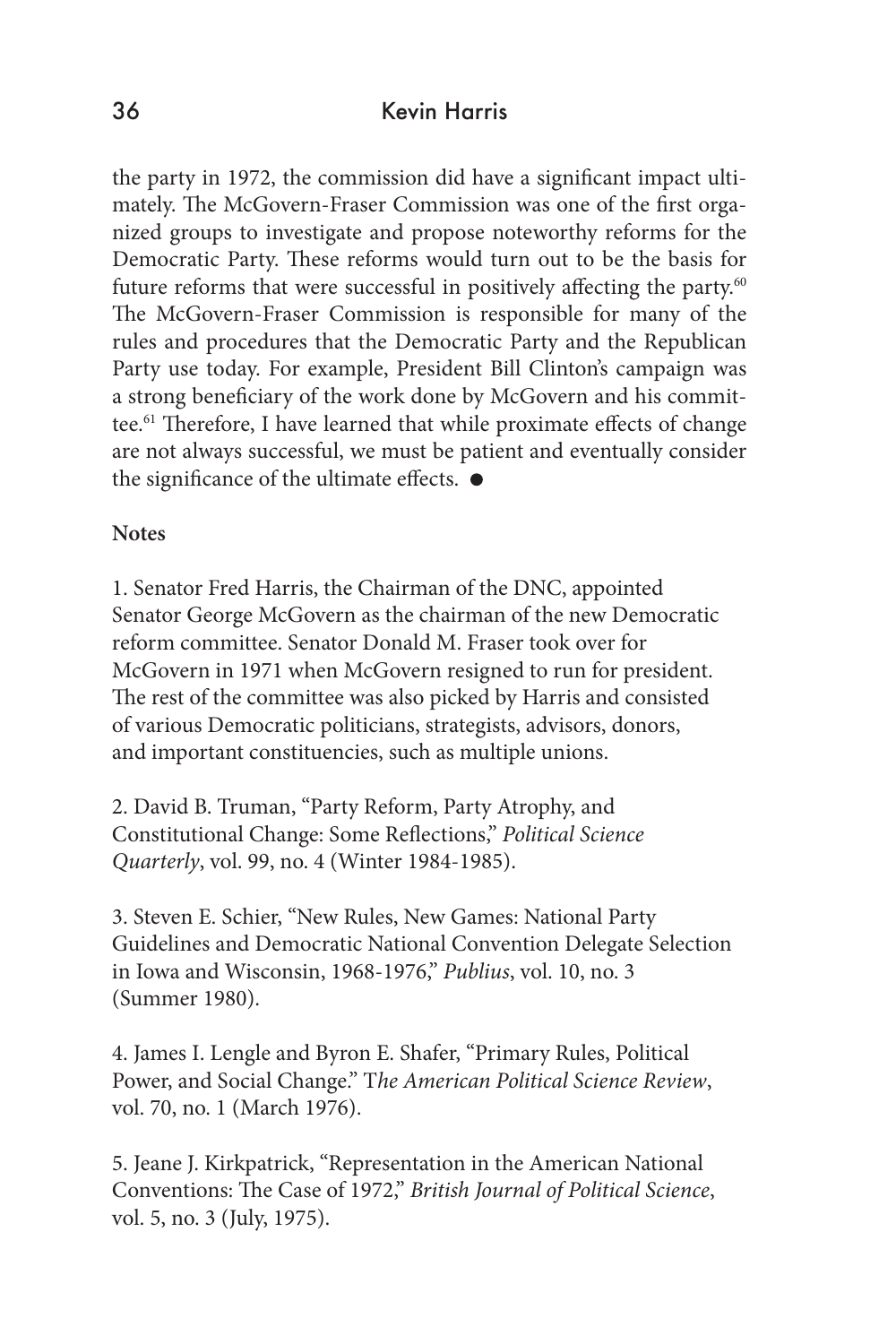6. John W. Soule and Wilma E. McGrath, "A Comparative Study of Presidential Nomination Conventions: The Democrats 1968 and 1972," *American Journal of Political Scienc*e, vol. 19, no. 3 (Aug. 1975).

7. Truman, 637-638; Byron E. Shafer, *Quiet Revolution: The Struggle for the Democratic Party and the Shaping of Post-Reform Politics* (New York: Russell Sage Foundation, 1983), 4; William G. Mayer, *The Divided Democrats: Ideological Unity, Party Reform, and Presidential Elections* (Boulder, CO: Westview Press, 1996), 11.

8. The unit rule required all of a state's votes go the candidate that a majority of the state's delegates preferred. In other words the state's delegates had to vote as a unit.

9. James M. Perry, *Us & Them: How the Press Covered the 1972 Election* (New York: Clarkson N. Potter, Inc., 1973), 50; Jeffrey J. Volle, *The Political Legacies of Barry Goldwater and George McGovern: Shifting Party Paradigms* (New York: Palgrave Macmillan, 2010), 171.

10. Truman, 638.

11. Ibid., 647.

12. Ibid., 647.

13. George McGovern, "Come Home, America" (Miami, FL, 13 July 1972), in George McGovern, *An American Journey: The Presidential Campaign Speeches of George McGovern* (New York: Random House, 1974), 17, 19.

14. Frank Lynn, "Few N.Y. Leaders To Be Delegates," *New York Times*, July 4, 1972.

15. R. W. Apple, "Delegate Reforms Bring New Types To the Convention," *New York Times*, June 9, 1972.

16. Ibid.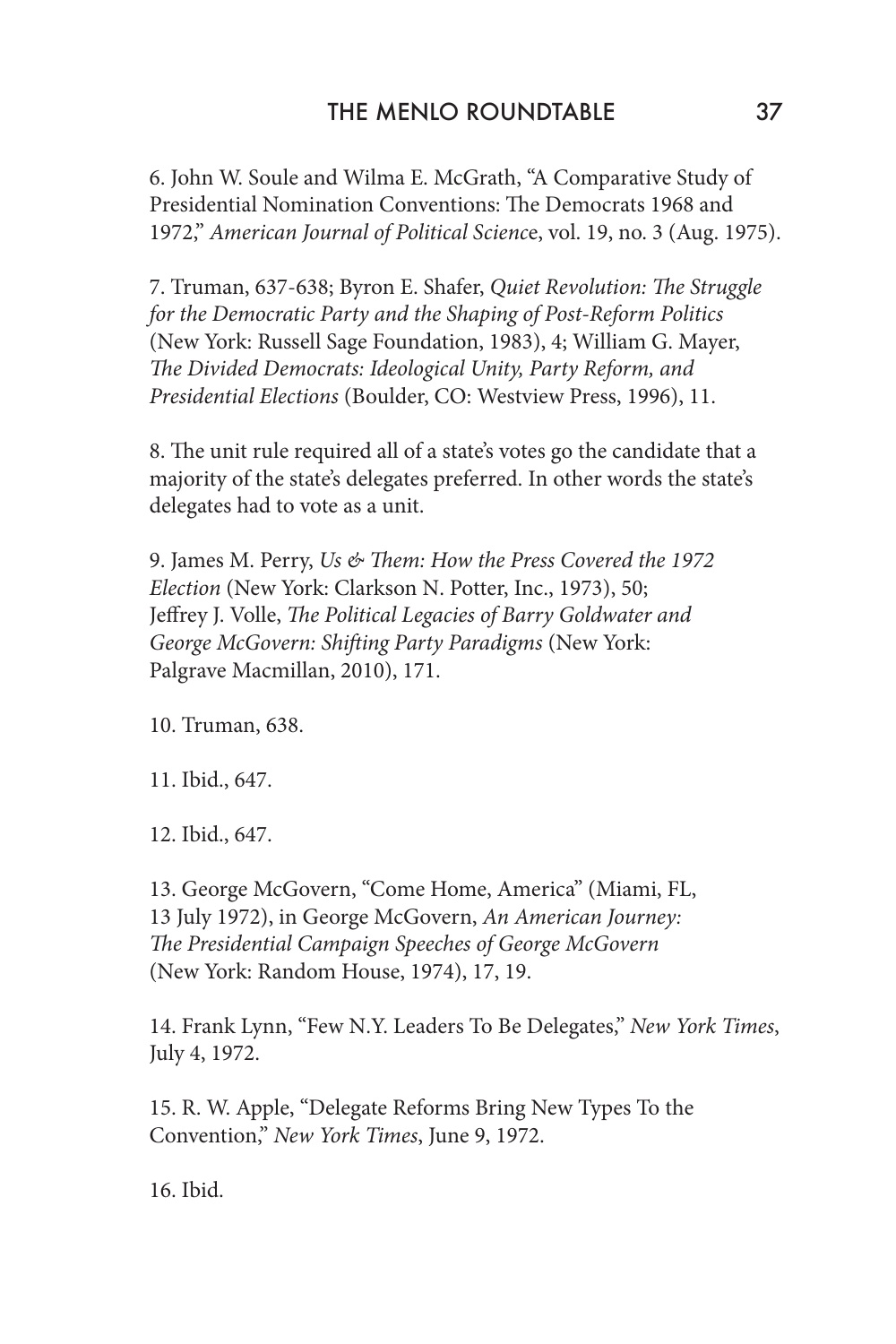17. Nan Robertson, "Democrats Feel Impact of Women's New Power," *New York Times*, July 15, 1972.

18. Volle, 225.

19. Nan Robertson, "Delegates' New Look: A Sparkling Fashion Show All Their Own," *New York Times*, July 12, 1972.

20. R. W. Apple, "Texas Proves that the New Delegate Guidelines Work," *New York Times*, June 16, 1972.

21. Shafer, *Quiet Revolution*, 6.

22. Lynn, "Few N.Y. Leaders."

23. Kirkpatrick, "Representation in the American National Conventions," 275.

24. *Mandate For Reform* quoted in Perry, *Us & Them*, 50.

25. Soule and McGrath, "A Comparative Study," 503.

26. Ibid.; Apple, "Delegate Reforms."

27. Soule and McGrath, 503.

28. Ibid.

29. Ken Bode, "Can Reform Change the Nature of the 'Beast'?," *New York Times*, Feb. 6, 1972.

30. Austin Ranney, *Curing the Mischiefs of Faction: Party Reform in America* (Berkeley, CA: University of California Press, 1975), 196.

31. Kirkpatrick, "Representation in the American National Conventions," 275.

32. Warren Weaver, "His Reforms Wrought Some Havoc," *New York Times*, July 2, 1972.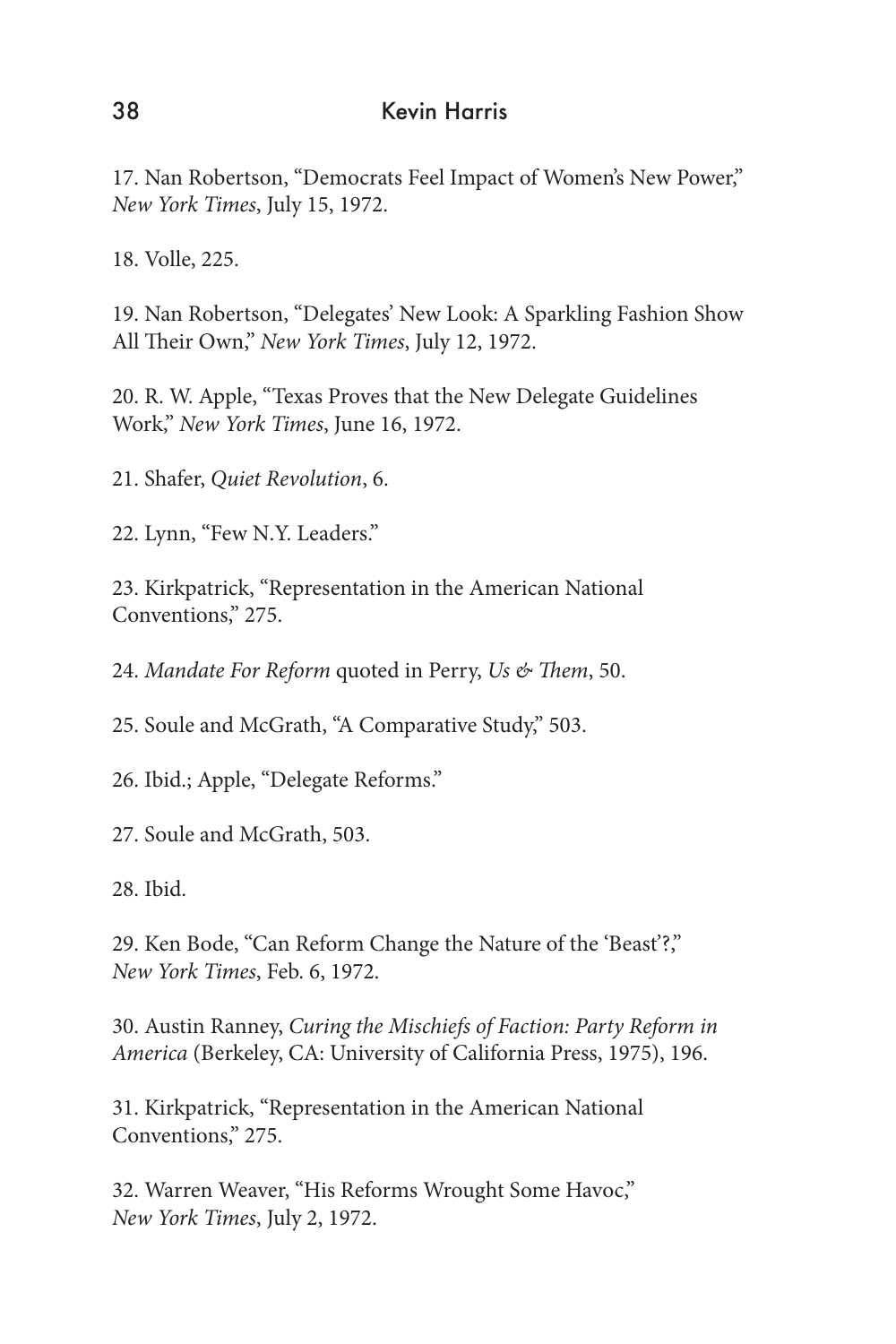33. Kirkpatrick, "Representation in the American National Conventions," 314n99.

34. Walter Goodman, "The return of the quota system," *New York Times*, Sept. 10, 1972.

35. Lengle and Shafer, "Primary Rules," 30.

36. Ibid., 28.

37. Soule and McGrath, 514; Apple, "Delegate Reforms."

38. Ernest R. May and Janet Fraser, eds., *Campaign '72: The Managers Speak* (Cambridge, MA: Harvard University Press, 1973), 269-270.

39. Jean M. Westwood, *Madame Chair: The Political Autobiography of an Unintentional Pioneer*, ed. Linda Sillitoe (Logan, UT: Utah State University Press, 2007), 94.

40. Lynn, "Few N.Y. Leaders."

41. Marjorie Hunter, "Reform Compromise Averts Floor Battle," *New York Times*, July 13, 1972.

42. Frank Lynn, "New York Walks Out to Protest Reform Delay, Committeemen," *New York Times*, July 14, 1972.

43. Soule and McGrath, 509.

44. Thomas E. Patterson, *Out of Order* (New York, Alfred A. Knopf, 1993), 33-34.

45. Denis G. Sullivan et al., *The Politics of Representation: The Democratic Convention 1972* (New York: St. Martin's Press, 1974), 35.

46. Robert S. Anson, *McGovern: A Biography* (New York: Holt, Rinehart, and Winston, 1971), 250.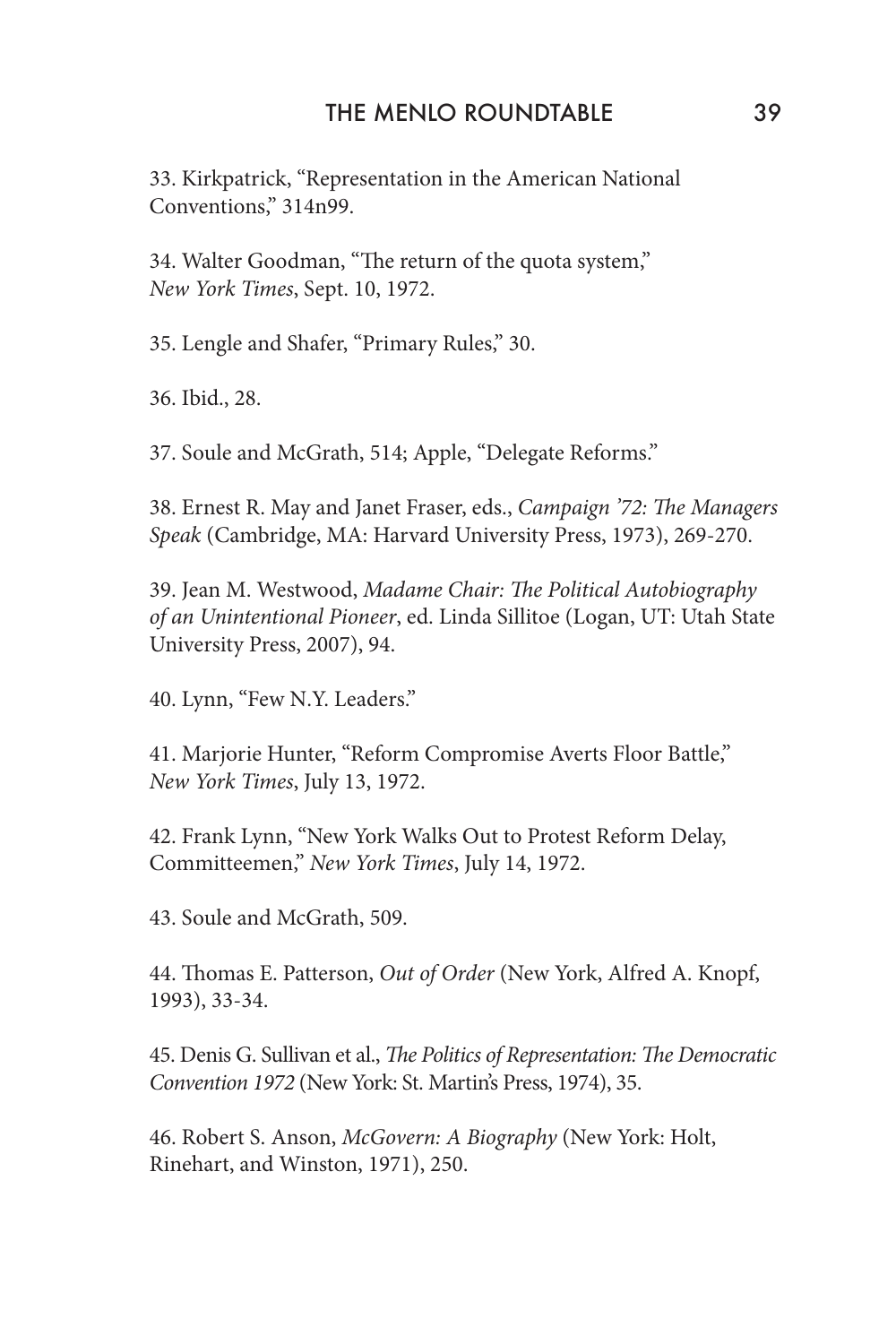47. George H. Gallup, *The Gallup poll: public opinion, 1972-1977* (Wilmington, Del.: Scholarly Resources, 1978), 10.

48. Ibid.

49. Sullivan, et al., 129.

50. Hunter.

51. Caroline Arden, *Getting the Donkey Out of the Ditch: The Democratic Party in Search of Itself* (New York: Greenwood Press, 1988), 5.

52. Jules Witcover, *Marathon: The Pursuit of the Presidency*, 1972-1976 (New York: The Viking Press, 1977), 129.

53. It became known as the Mikulski Commission because its leader was Baltimore City Councilwoman Barbara A. Mikulski. Mikulski is now a Maryland Senator in the U.S. Congress.

54. John S. Jackson and Robert A. Hitlin, "The Nationalization of the Democratic Party," *The Western Political Quarterly*, vol. 34, no. 2 (June 1981), 272-273.

55. Lengle and Shafer, "Primary Rules," 31.

56. Arthur T. Hadley, *The Invisible Primary* (Englewood Cliffs, NJ: Prentice-Hall Inc., 1976), 73.

57. Mayer, *The Divided Democrats*, 12.

58. Max Frankel, "It Was an Institution Ripe for Revolution," *New York Times*, July 16, 1972.

59. Thomas R. Marshall, *Presidential Nominations in a Reform Age*, ed. Gerald M. Pomper (New York: Praeger Publishers, 1981), 31.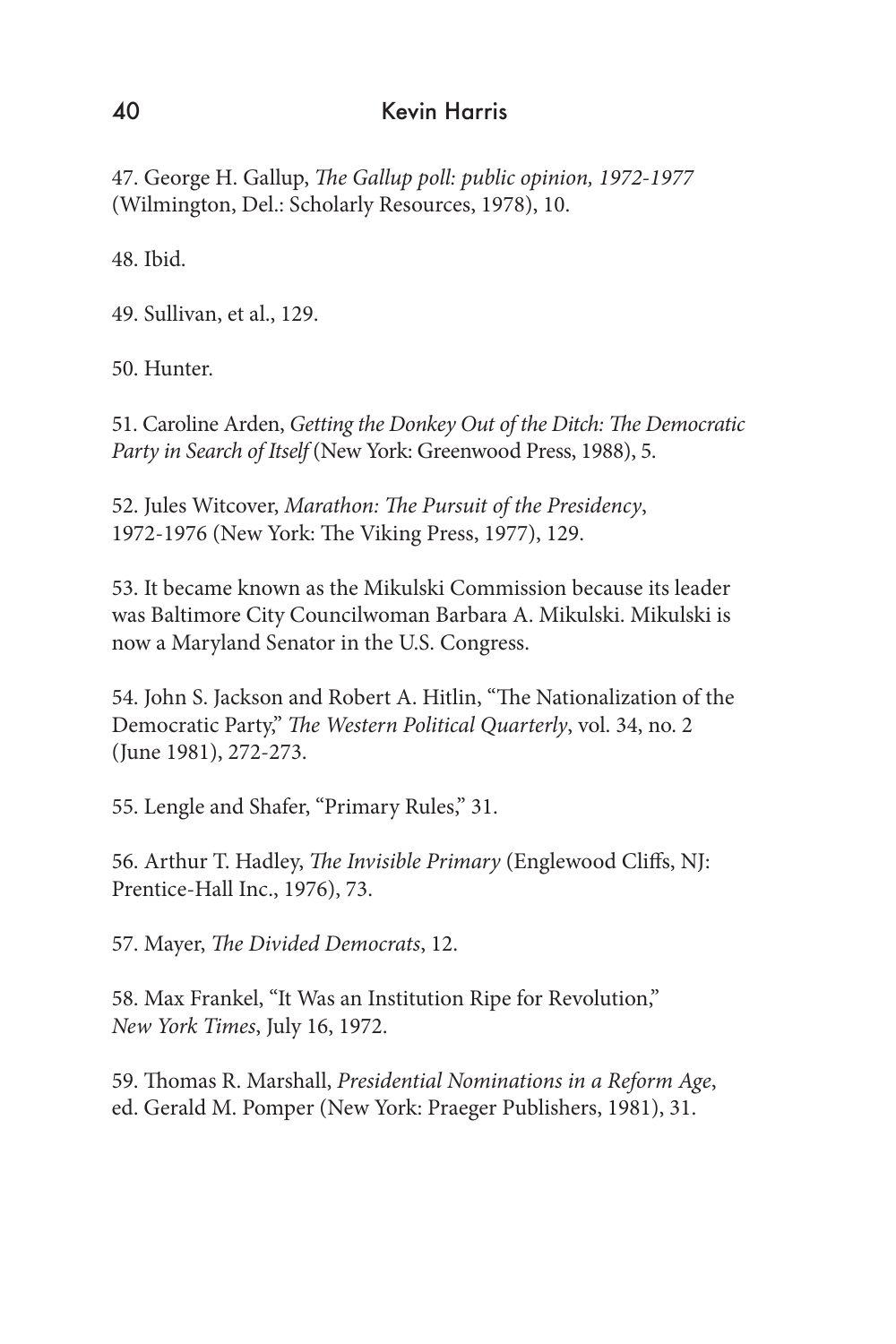60. At the first meeting of his reform commission, on March 1, 1969, McGovern said: "When parties have been given the choice of reform or death in the past they have always chosen death. We are going to be the first to live." McGovern turned out to be right, as the foundation of his reforms lived on and are still present today. See Anson, *McGovern: A Biography*, 248.

61. Volle, *The Political Legacies*, 225.

# **Bibliography**

### *Primary Sources*

Apple, R. W. "Delegate Reforms Bring New Types To the Convention." *New York Times*, June 9, 1972.

\_\_\_\_\_\_. "Reforms of Democrats." *New York Times*, July 27, 1971.

\_\_\_\_\_\_. "Texas Proves that the New Delegate Guidelines Work." *New York Times*, June 16, 1972.

Bode, Ken. "Can Reform Change the Nature of the 'Beast'?" *New York Times*, Feb. 6, 1972

Frankel, Max. "It Was an Institution Ripe for Revolution." *New York Times*, July 16, 1972.

\_\_\_\_\_\_. "Party Rulings Enhance McGovern's Candidacy; Convention Opens Today." *New York Times*, July 10, 1972.

Gallup, George H. *The Gallup poll: public opinion, 1972-1977*. Wilmington, Del.: Scholarly Resources, 1978.

Goodman, Walter. "The return of the quota system." *New York Times*, Sept. 10, 1972.

Hunter, Marjorie. "Established Regulars Opposed Reforms." *New York Times*, July 11, 1972.